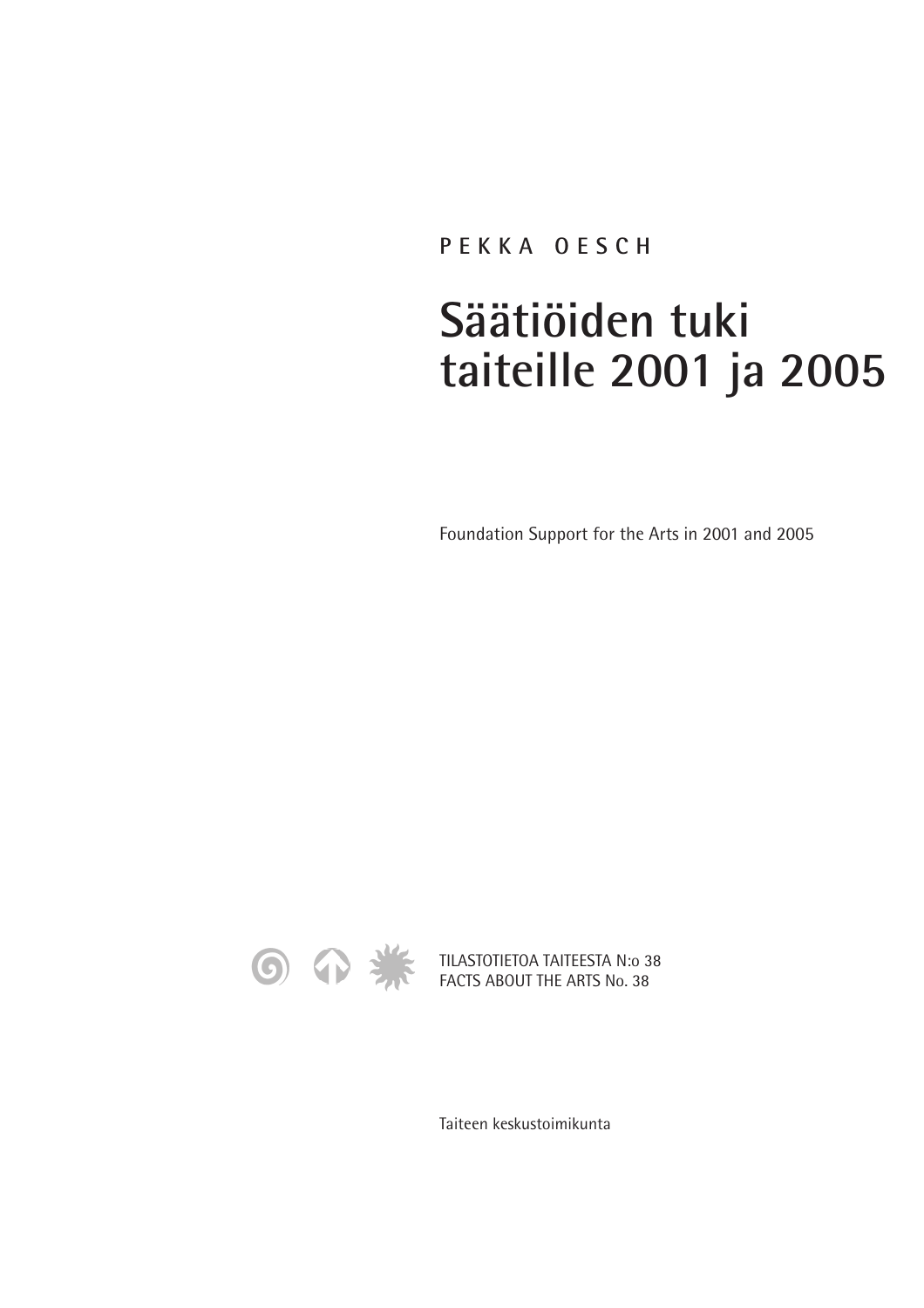© Pekka Oesch ja Taiteen keskustoimikunta 2008

Kansi: Kari Piippo Taitto: Jussi Hirvi

ISBN 978-952-5253-69-6 ISSN 0788-0278

F.G. Lönnberg Helsinki 2008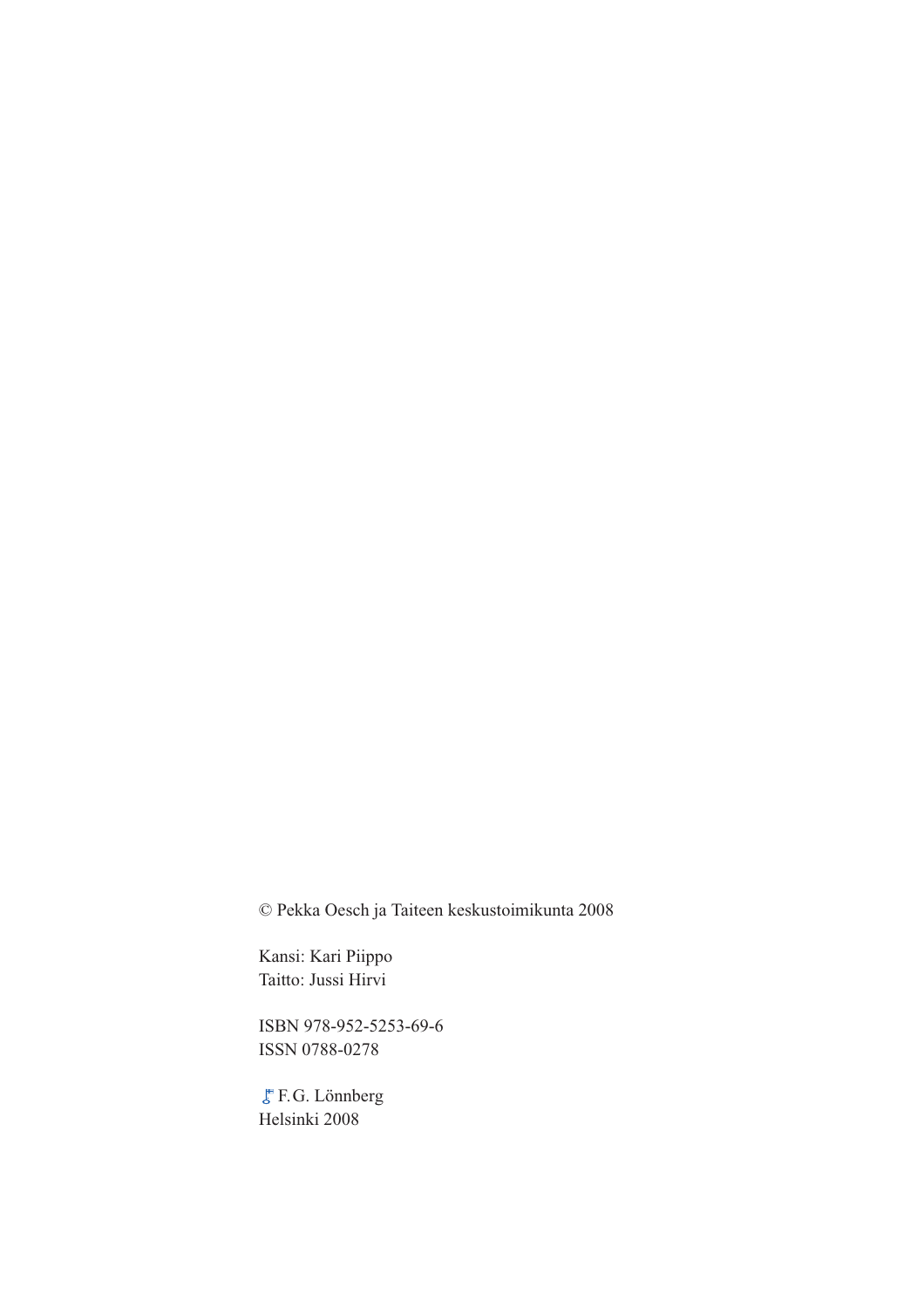Facts about the Arts Publication no 38 Arts Council of Finland Helsinki 2008

Pekka Oesch

## *Foundation Support for the Arts in 2001 and 2005*

*English Summary*

The survey examines the amount of funds Finnish foundations used for financing culture and different art forms by allocating grants, scholarships and prizes to private artists and cultural and artistic communities, as well as through maintaining the culture and arts institution. In addition, the survey clarifies how much public funding culture and arts foundations receive from the state and municipalities, and as donations from companies and private citizens.

The survey examines partially or completely private, independent culture and art foundations that were operational during the years 2001 and 2005. Foundations established by the public sector, as well as dependent foundations, have been excluded from the survey, except for Svenska Kulturfonden. Föreningen Konstsamfundet r.f. and Svenska litteratursälskapet i Finland r.f. are also included in the survey. These three associations resemble foundations; they allocate grants and they are essential supporters of Finnish-Swedish culture and art. The results are compared with the previous foundation survey, covering the years 1993 and 1997 (Oesch 1999).

In mid-2007, there were 2,758 registered foundations in Finland, and of these the purpose and operations of 356 foundations were more closely examined. According to their annual report, approximately 100 of these foundations did not primarily or even partly operate in the field of culture and the arts, regardless of their name. In addition, some of them had merged with another foundation, had been terminated or erased from the Register of Foundations, or were inactive. All in all, 249 foundations and associations supporting culture and the arts were left for the survey.

The establishment and operations of a foundation are regulated by the Foundations Act of 1931, with numerous amendments, and the Foundation Decree of 1989. Foundations are supervised by the National Board of Patents and Registrations in Finland, which maintains the Register of Founda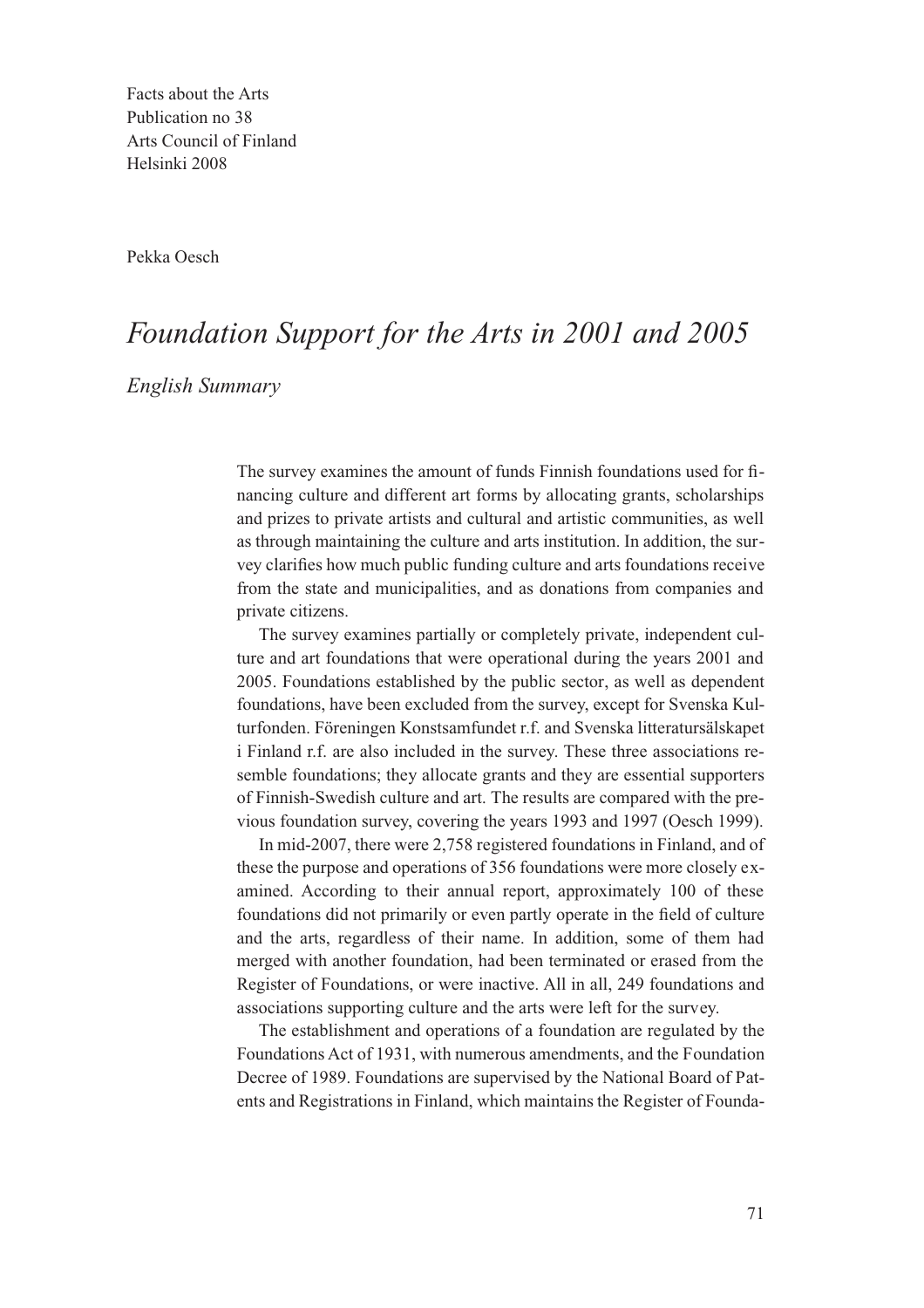tions. According to the Foundations Act, foundations are obligated to submit an annual report and annual accounts documents for registration to the Register of Foundations. However, all foundations do not always submit the required documents by the due date, and these documents must be requested for afterwards. For the purposes of this survey, the annual reports and annual accounts of 236 foundations for the year 2001 and the documents required by law from 226 foundations for the year 2005 were available for examination.

The division of the foundations and the allocation of their grants and scholarships among different art forms are based on the purpose of each foundation or the information provided in the annual report. In classifying the largest sums, the information on the grant recipients published by the foundations was used, and when needed, additional information was requested from the foundation in question. The relative size of the foundations and the growth of their assets are determined mainly based on the balance sheet total of the accounts.

The survey divides the foundations among different art forms according to the nature of their operations, based both on the support given to different art forms as well as the support received by the foundations during 2001 and 2005. The foundations were divided according to their field of operations marked in the deed of each foundation, as well as the support they granted to different art forms. The classification of art forms was based on that used by the Arts Council institution in Finland. The foundations were divided into capital foundations and institutional foundations based on their operational principle. A foundation can also represent both types simultaneously.

Capital foundations support the sciences and arts, as well as cultural activity, usually by allocating grants, scholarships and prizes. The foundations create the maximum annual operation funds through the net profits of their assets and fundraising activity. After the necessary expenditures, the funds are used for implementing the purpose of the foundation either for their own operational expenditures or through allocating grants.

Institutional foundations, on their behalf, implement their purpose by, for example, maintaining an art museum, an art institute or other cultural and art activities, and these expenses form an essential part of their economic operations. Expenses due to the maintenance and activities of an institute are covered by the profits of the foundations and possible assetbased profits, as well as donations and subsidies obtained from the state and the municipality.

Support for the arts refers here primarily to focusing the support on the professional practice of the arts, but also to supporting organisations and communities of a particular art form. Moreover, supporting art studies in a particular art form was also considered as art support, if the studies were seen as clearly relating to the practice of art as a profession. Funding in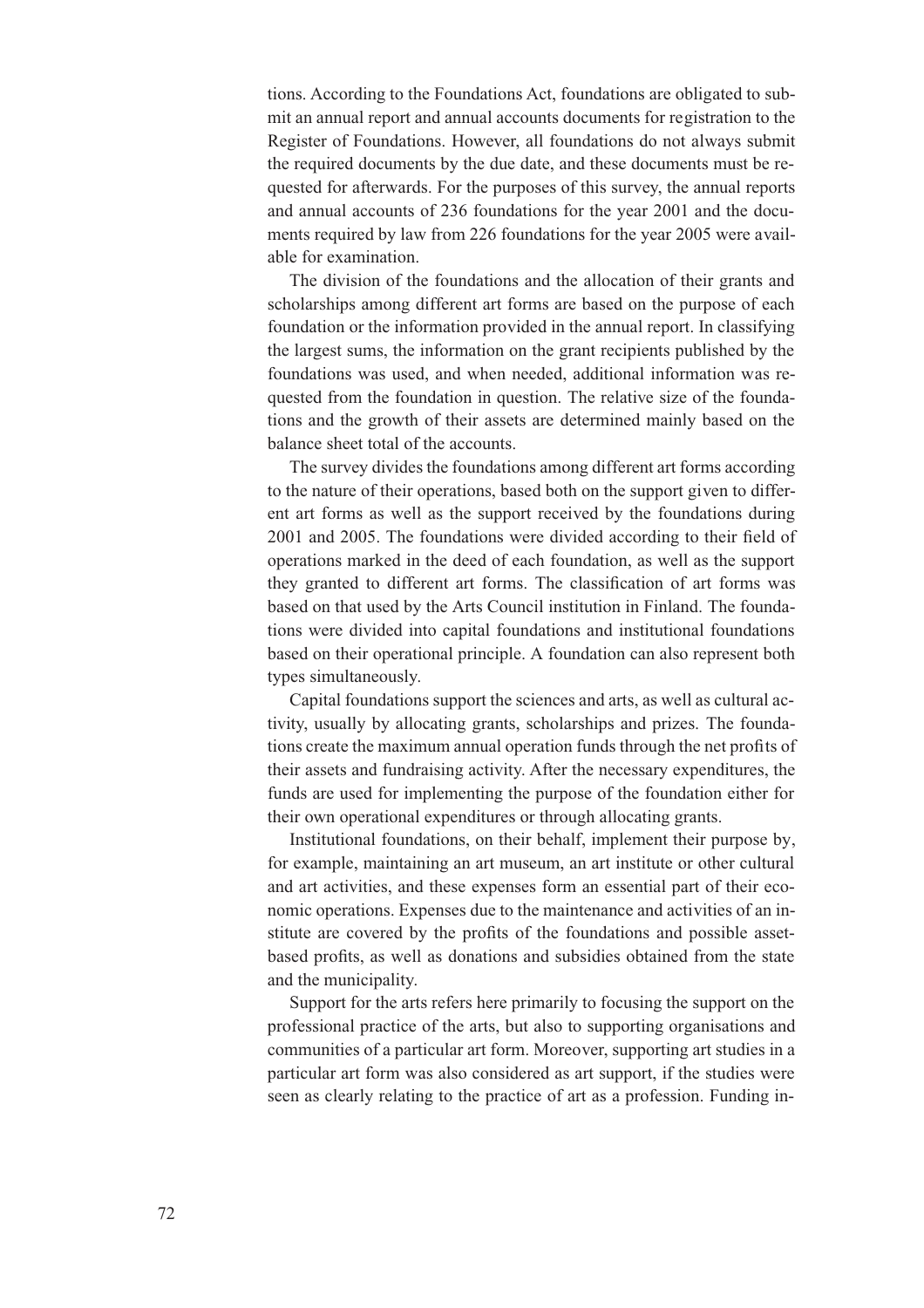tended specifically for research in arts, such as grants allocated for different scholarly theses, were excluded from the survey.

Most of the foundations for the advancement of Finnish culture and arts are relatively new. A third of the currently functioning culture and art foundations that were examined were established in the 1980s and two thirds started their operations in 1971 or later. In the 1980s, nearly as many culture and arts foundations were registered as during the previous decades altogether. Since then, the number of registrations has declined rapidly, and the number of new foundations established during the first decade of the  $21<sup>st</sup>$  century seems to be on the same level as in the 1920's.

The balance sheet total of the culture and arts foundations examined was approximately 1.2 billion euros in 2001. The real value of the corresponding amount adjusted to the price levels of 2005 was 70.5 percent higher. The balance sheet of capital foundations exhibited particularly strong growth; it doubled. The balance sheet total of capital/ institutional foundations had grown 55 percent since the previous survey in 1997. The real value of the balance sheet total of institutional foundations was nearly a fifth lower than in 1997. (Graph 1.)

*Graph 1. The balance sheet total according to foundation types in 1993, 1997, 2001 and 2005 (2005=100)*



In 2005 the balance sheet total of all the foundations examined was about 1.5 billion euros. The growth relied clearly on capital foundations, even though their balance sheet total was now only 26 percent higher than in 2001. The economic situation of institutional foundations and institutional/ capital foundations remained nearly the same. Despite the small imp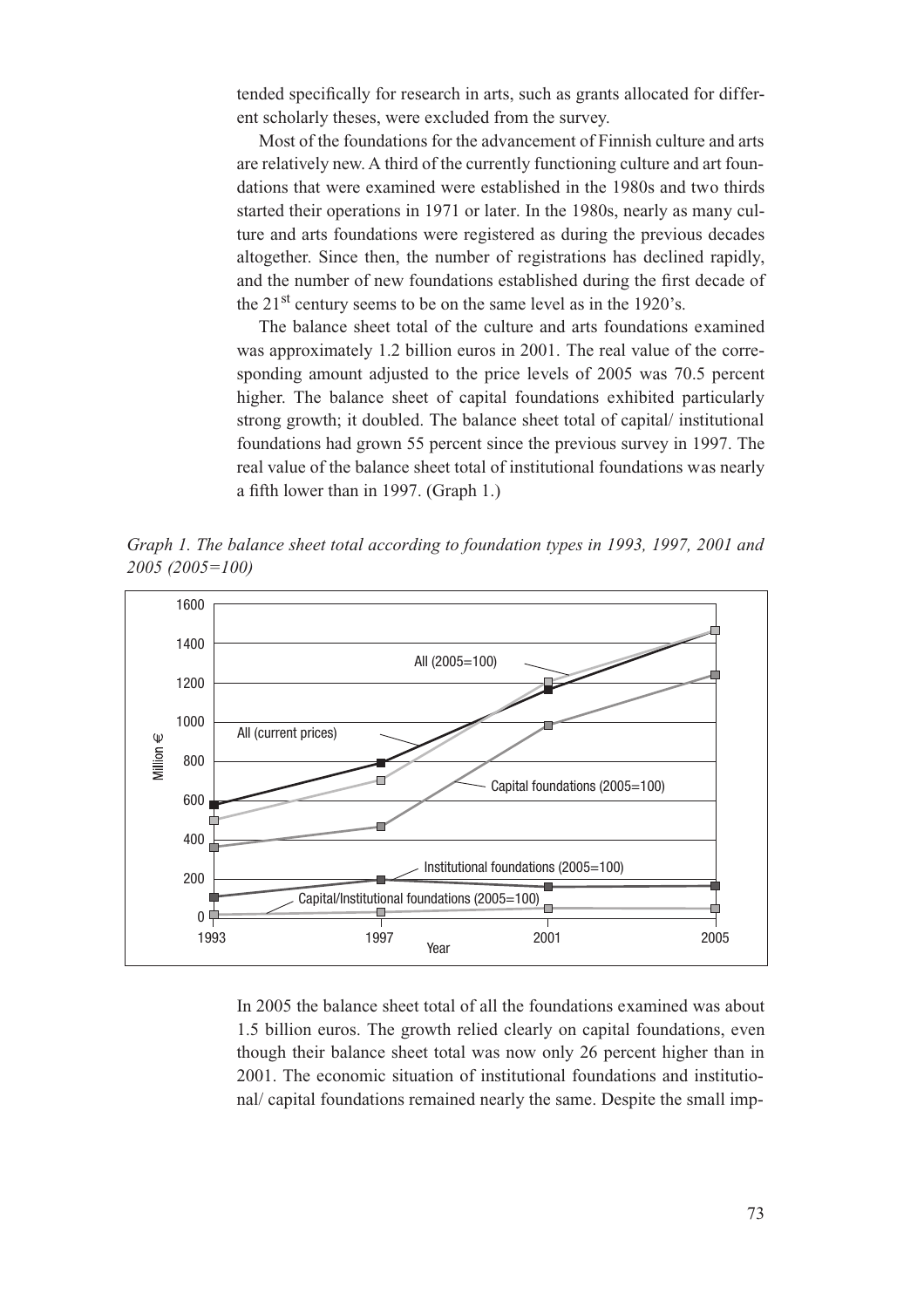rovement, the real value of the balance sheet total of institutional foundations was lower than in 1997. On the basis of the balance sheet total of the accounts, the economic situation of capital foundations supporting culture and the arts has improved considerably. The economic situation of institutional foundations, on the other hand, has remained unchanged during the first decade of the  $21<sup>st</sup>$  century. (Graph 1.)

Of the 246 culture and arts foundations in the survey, 44 percent had received financial support from the state, municipalities, companies or private citizens. The support was given in the form of activity and project funding, sponsorship and donations. The state and municipalities primarily subsidised those institutional foundations that maintained cultural and arts institutes and did not allocate grants or prizes for artists. Indirectly, however, these foundations do provide employment for artists. In addition to money, private citizens also donated a variety of items, such as works of art and art collections. The sums donated by companies were significantly smaller than the legacy donations by private citizens. One of the reasons for this is considered to be the fact that donations only entitle companies to small tax deductions, currently 25,000 euros a year per recipient at most.

In 2001, the public and private subsidies the foundations received were altogether 68.2 million euros and 72.2 million euros in 2005. Nearly all of the subsidies were from the state and municipalities. During the first decade of the 21<sup>st</sup> century, funding from companies had decreased. However, donations by private citizens have increased markedly after 1997.

The state was the primary source of funding, even though 60 percent of the foundations in the survey functioned outside public funding. Of the foundations that received public or private funding, 56 percent were institutional foundations, which maintained cultural or arts institutes, or organized cultural or artistic events; approximately two fifths were capital foundations. The majority of the foundations that received private funding represented general cultural foundations, which allocate grants for many areas of culture and the arts. (Graph 2.)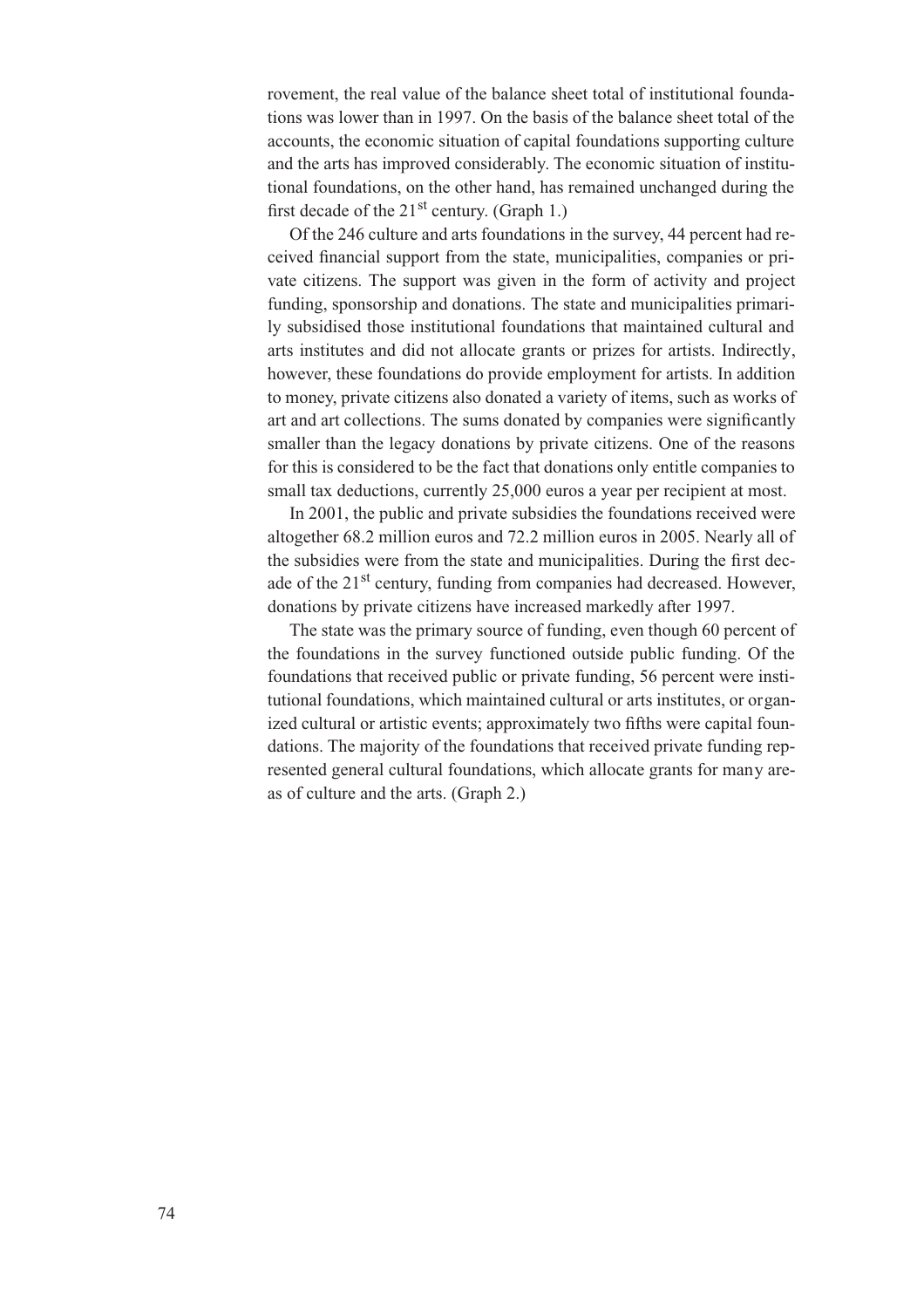

*Graph 2. Public and private funding for the foundations in 1993, 1997, 2001 and 2005 (2005=100)*

Approximately half (49 percent) of the 249 foundations and foundationlike associations included in the survey had allocated grants and prizes either in 2001 or 2005. During these years, 78 percent of the foundations that had allocated grants had also supported the arts in 1993 or 1997. The total sum of the grants allocated during the  $21<sup>st</sup>$  century by the foundations supporting culture and the arts has increased notably since 1987, but the growth has been particularly rapid since the end of the  $20<sup>th</sup>$  century. (Graph 3.)

*Graph 3. Trend in the total amount of the foundation support allocated for culture and the arts in 1987-2005. (Index: 1987=100)* 

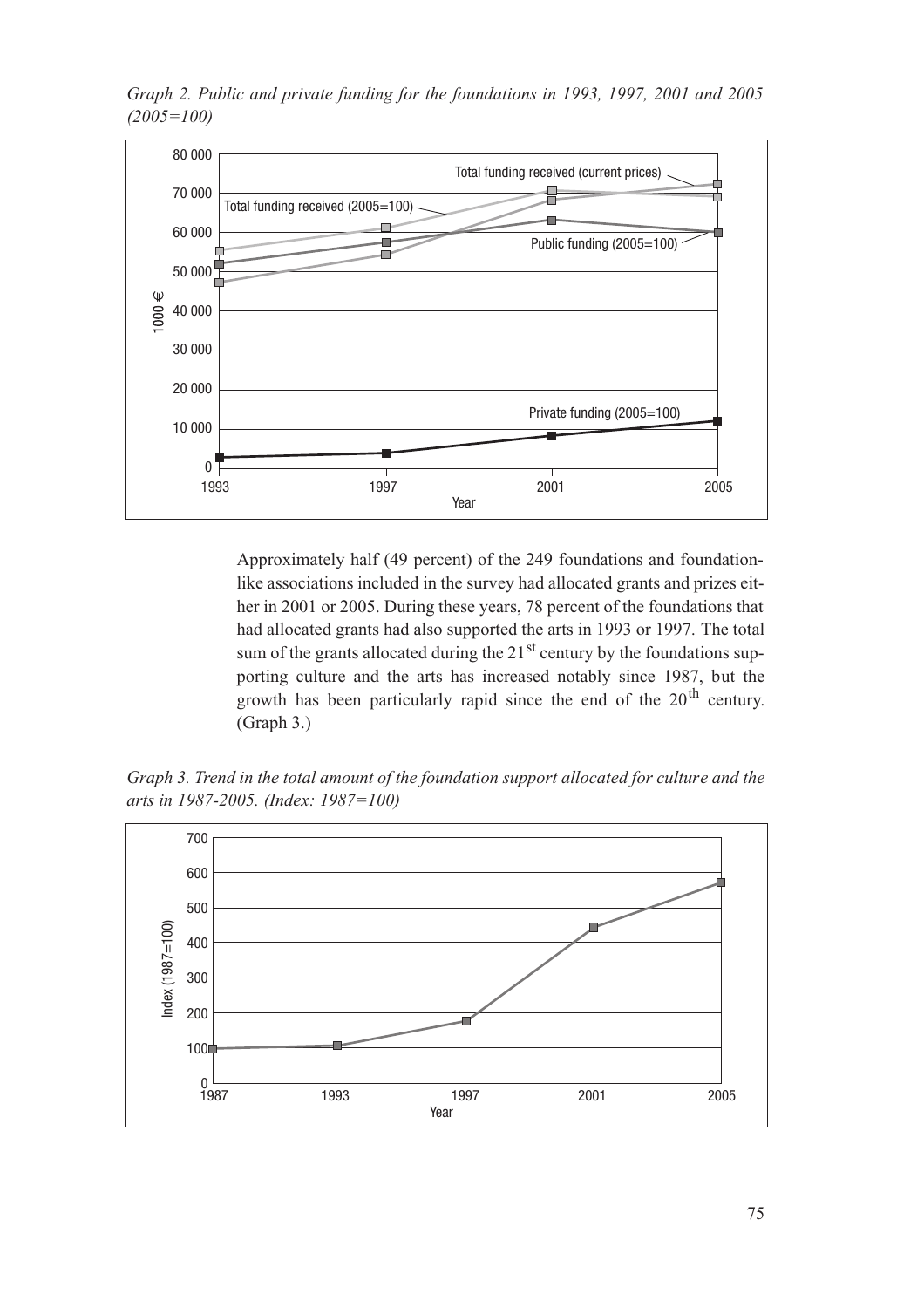The foundation support for the arts was a total of some 18.2 million euros in 2001, when 107 of the foundations examined allocated funds. After excluding public funding for the foundations, the sum allocated for private artists, working groups of artists, as well as artistic organisations and communities, was 15.9 million euros.

In 2005, culture and the arts were funded by 112 foundations with a sum total of 23.2 million euros. After deducting the subsidies by the state and municipalities, the sum allocated for artists, working groups, different artistic organisations and communities was 20.7 million euros. The real value had tripled compared to the situation at the end of the 1990s. The sum does not include art acquisitions. (Graph 4.)

There was a notable increase in the financial support allocated by the foundations in the survey to cultural and artistic communities between 1997 and 2001. Since then the support has decreased to some extent. The sum total of the grants allocated for artists grew more consistently until the beginning of the  $21<sup>st</sup>$  century, but during the following four years, artist support grew sharply, by 60 percent. (Graph 4.)

*Graph 4. Foundation support for the arts in 1993, 1997, 2001 and 2005 (2005=100)*



The amount of approximately every third grant allocated by the foundations during both survey years was 10,000–49,999 euros. The majority of the grants allocated were smaller than 50,000 euros. Approximately two fifths of the support sums allocated for culture and the arts were less than 10,000 euros. There were no significant changes in the magnitude of the grants during the survey years.

The major recipients of the grants allocated by the foundations remained the same as in the 1990s. Music remained the most important indi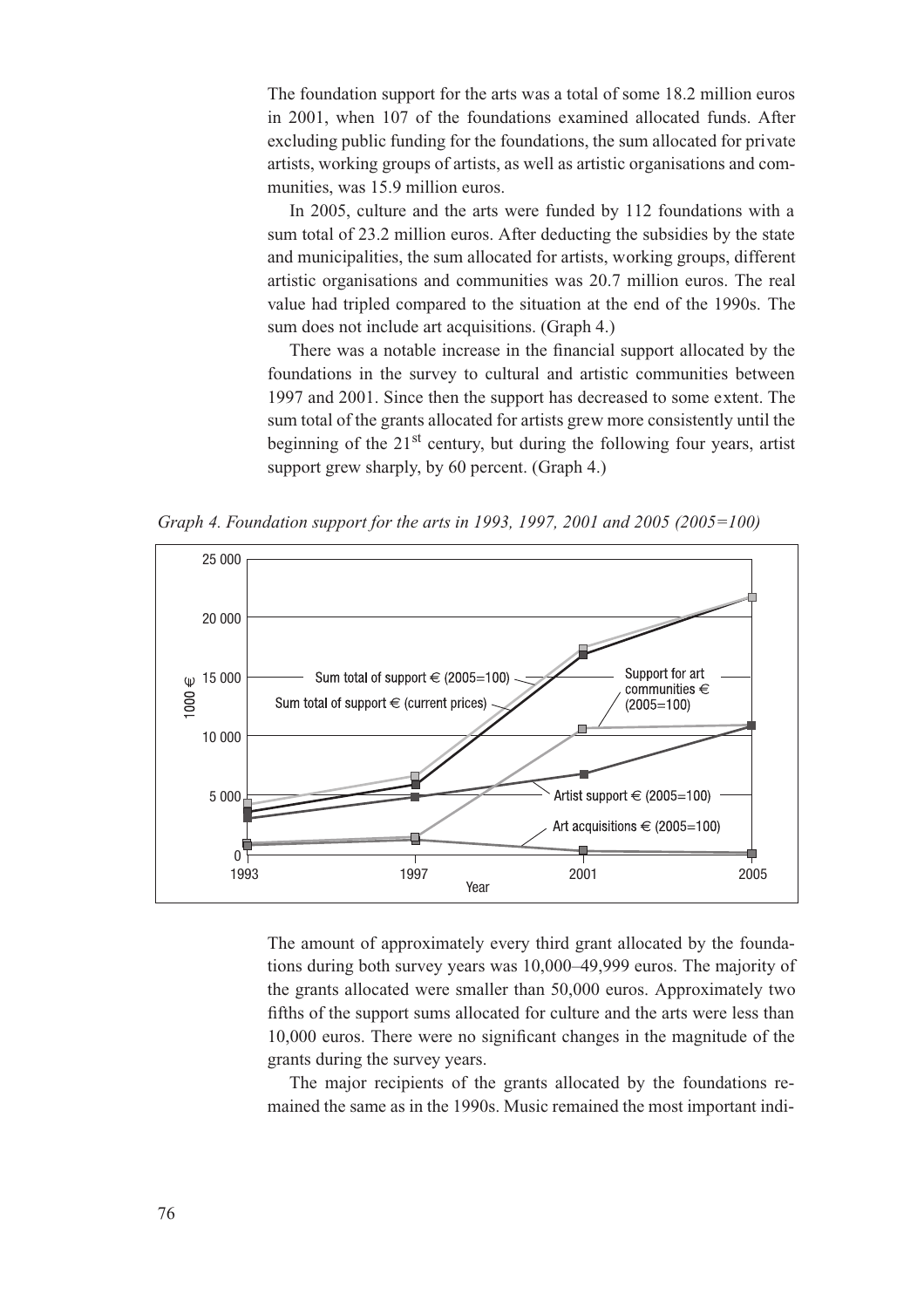vidual art form and received approximately one fourth of the total support. Support for literature has notably increased since 1997, and in 2005 its share was as great as that of the visual arts. In the  $21<sup>st</sup>$  century, these three art forms, as well as theatre, received altogether about 73 percent of the foundation support for the arts. (Graph 5.)

*Graph 5. The share (%) of the foundation support for different art forms, as well as for museums and cultural heritage, in 1993, 1997, 2001 and 2005*



\*) Design, dance art, cinema and photographic art, architecture, others.

The sum total of the foundation support has grown constantly, and the growth was particularly strong between 1997 and 2001. The growth was visible in all art forms, but the most notable increase focused on literature and visual arts. The support for photographic art and the design exhibited the least growth. In the  $21<sup>st</sup>$  century, the support for visual arts grew relatively the least, while the support for photographic art, dance and cinema grew the most. The sum total of the support for these art forms and the increase in euros were nevertheless significantly smaller compared to the support sums for music, visual arts and literature.

With regard to grants, scholarships and prizes allocated for individual artists and working groups, the distribution among art forms differed to some extent from that of the total support of the foundations. In 2001, a third of the foundation support for artists focused on visual arts, and musicians received over a fifth. Authors received 17 percent of the sum total, and every tenth grant was allocated for theatre artists. The relative share allocated to literature and music increased slightly in 2005, but the share allocated to the theatre remained at about eight percent. (Graph 6.)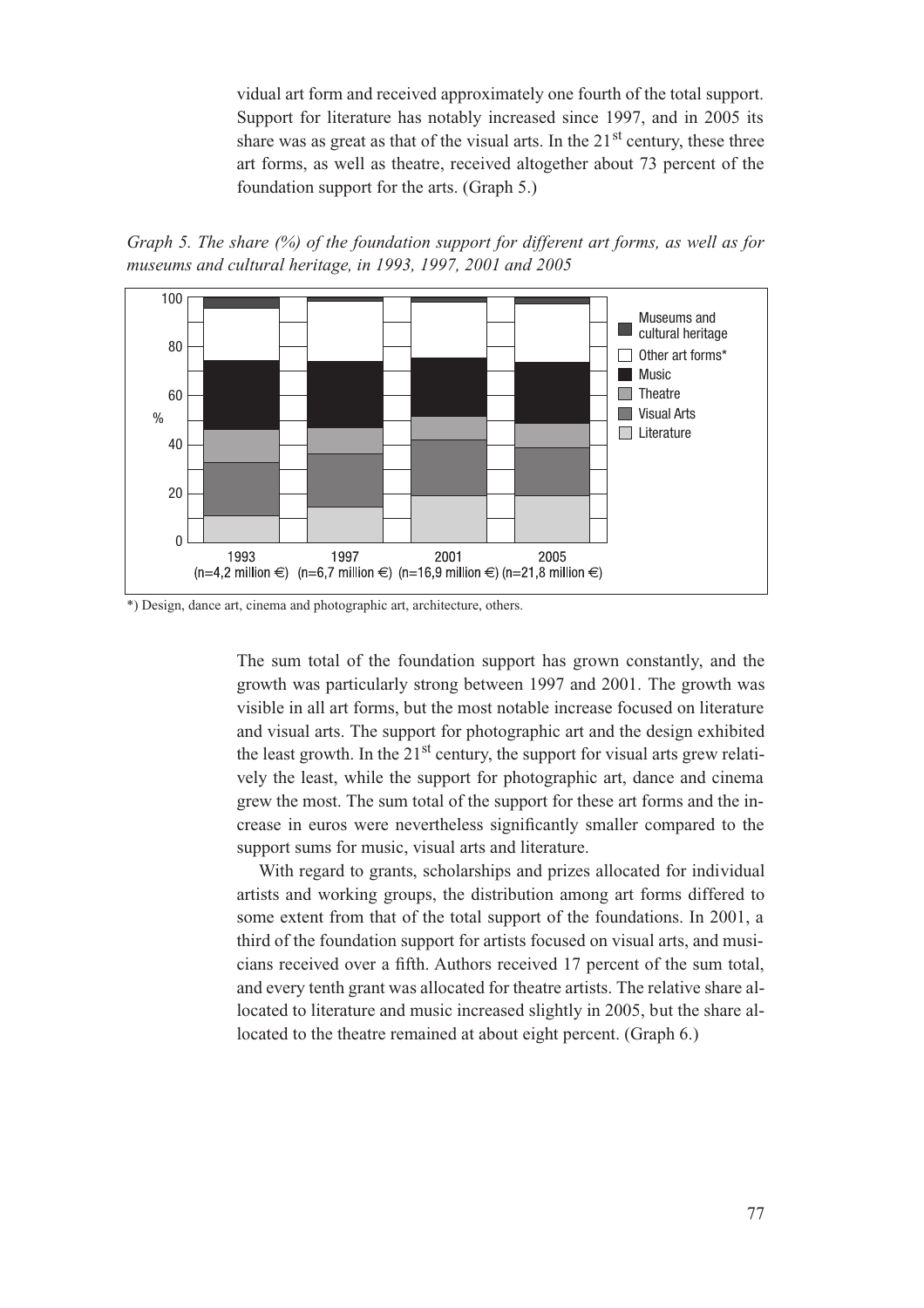

\*) Design, dance art, cinema and photographic art, architecture, others.

The amount of support allocated by capital foundations seems to correspond to the changes in the national economy and stock market developments. The sum total has increased due to the profits from investments, but even with the weaker economic outlook at the beginning of the  $21<sup>st</sup>$  century, the foundations have been able to allocate more funds than previously. Most of the support allocated annually to culture and the arts by the capital foundations still derives from only a few foundations and foundation-like associations. Despite the stable economic situation of these foundations, private, foundation-based funding for culture and the arts is in a fragile state and dependent on the national economic outlook.

In 2001, the Arts Council institution in Finland granted artists and working groups altogether 12.9 million euros for artistic activity and projects. In addition, 3.1 million euros was allocated for the artistic activity of communities. In 2005, a sum of 15.5 million euros was granted for artistic activity and projects, and communities received some 3.9 million euros for different projects. (Karhunen 2002, 2006.)

However, the total sums do not include the subsidies by major national cultural and arts institutions, such as the Finnish National Opera foundation, the Finnish National Theatre Incorporation and the National Gallery. In 2001, the state spent in total 293 million euros for subsidising culture and the arts, and the budget for culture and the arts in 2005 was 348 million euros (e.g. 2002, 2006).

The state subsidy has been the most significant source of funding for cultural and artistic institutions. The total amount of the financial support that the foundations in the survey allocated for artists and communities was nevertheless almost as big in 2001, and in 2005 slightly bigger than the subsidy granted by the Arts Council institution in Finland.